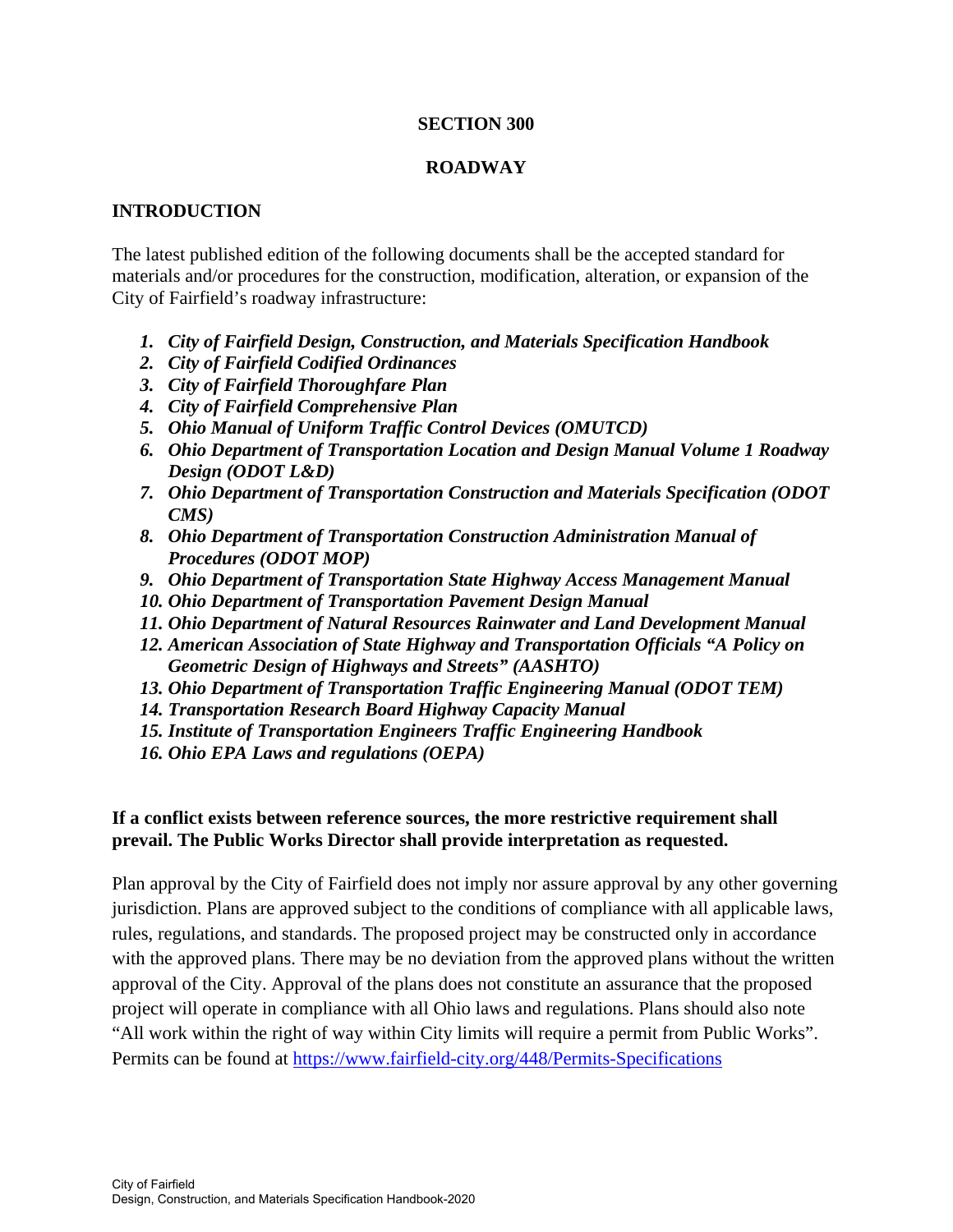### **301.00 DESIGN INTERSECTIONS**

- a) At street and alley intersections, property line corners shall be rounded by an arc, the minimum radius of which shall be 15 feet and 10 feet respectively. In business districts, a chord may be substituted for such arcs.
- b) Street curb intersections shall be rounded by radii of at 25 feet.
- c) The above minimum radii shall be increased when the smallest angle of intersection is less than 90 degrees. (Ord.141-83. Passed 9-26-83)

## **302.00 MINIMUM PAVEMENT WIDTHS**

Minimum pavement widths, back to back of curb, required to be installed at the subdivider's expense, shall be as follows:

- a) Primary and secondary thoroughfares, as shown on the Thoroughfare Plan.
- b) Collector streets, 38 feet.
- c) Local and minor streets, 28 feet.
- d) The pavement of a turning circle at the end of a cul-de-sac street will have a minimum outside diameter of 80 feet. A "T" or "Y" shaped paved space, when approved by the Commission, in place of a turning circle, will extend entirely across the width of the street right of way and will be at least 20 feet wide with the flared portion rounded by minimum radii of 20 feet.
- e) Alleys, full width of right of way, 20 feet. (Ord.141-83. Passed 9-26-83)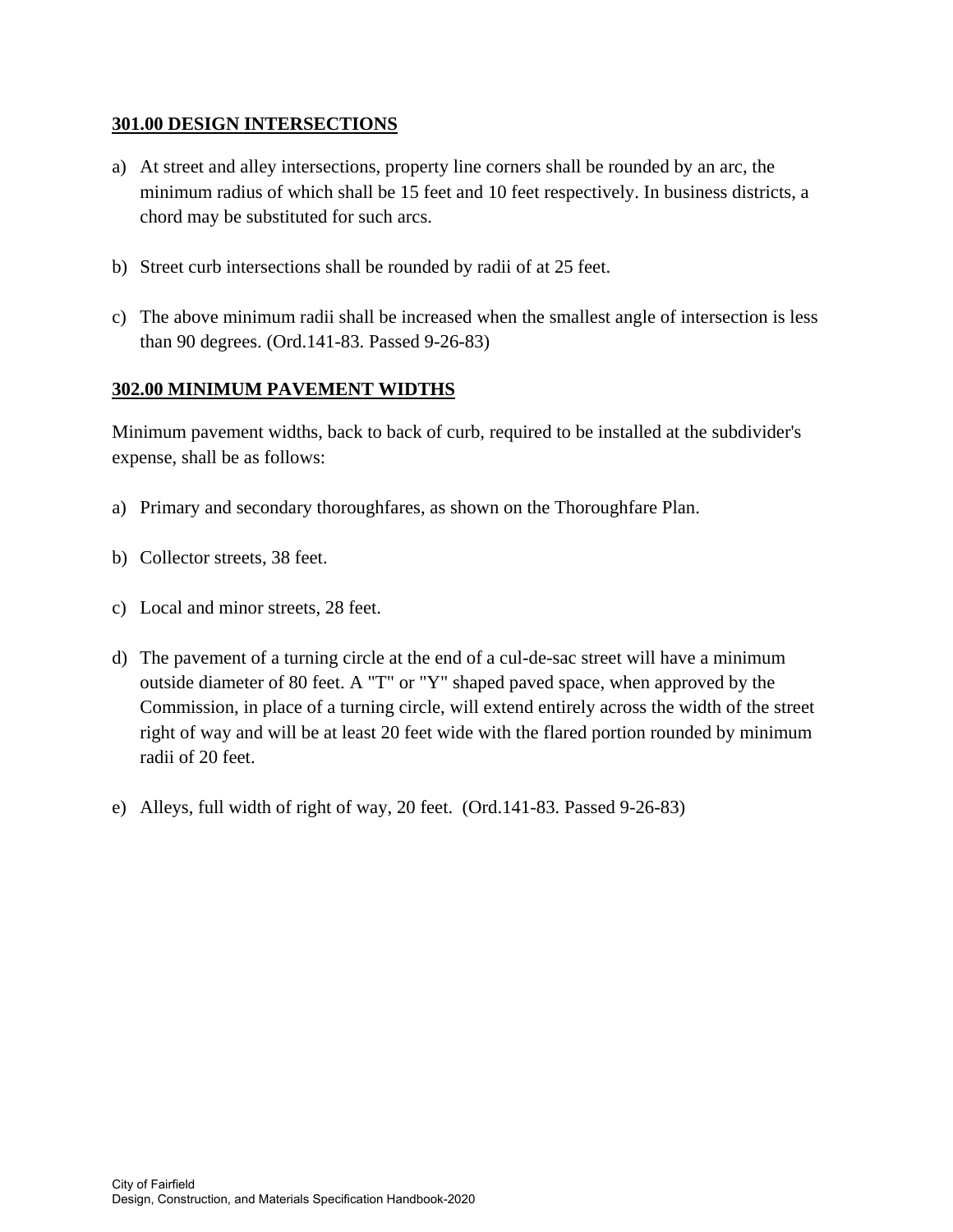## **303.00 STREET DESIGN STANDARDS**

|                                                                                      | Primary &<br><b>Secondary</b>            | <b>Industrial</b>                        | <b>Collector</b>                 | Local $\&$<br>Cul-de-sac                 |
|--------------------------------------------------------------------------------------|------------------------------------------|------------------------------------------|----------------------------------|------------------------------------------|
| Minimum centerline grade                                                             | 0.50%                                    | 0.50%                                    | 0.50%                            | 0.50%                                    |
| Maximum centerline grade                                                             | 5.0%                                     | 5.0%                                     | 10.0%                            | 12.0%                                    |
| Minimum length of vertical curve<br>(See Note 2)                                     | 100'                                     | 100'                                     | 50'                              | 50'                                      |
| Minimum length of tangent<br>between horizontal curves                               | 100'                                     | 100'                                     | 50'                              | 50'                                      |
| Minimum edge of pavement radius                                                      | 40'                                      | 50'                                      | 25'                              | 25'                                      |
| Minimum stopping sight distance<br>(See Note 3)                                      | Refer to<br><b>ODOT</b><br>L&D<br>Manual | Refer to<br><b>ODOT</b><br>L&D<br>Manual | Refer to<br>ODOT L&D<br>Manual   | Refer to<br><b>ODOT</b><br>L&D<br>Manual |
| Maximum centerline grade<br>approaching an intersection (See<br>Note 4)              | 2.0%                                     | 2.0%                                     | 4.0%                             | 6.0%                                     |
| Cul-de-sac pavement turnaround<br>diameter from back-to-back of<br>curb (See Note 5) | N/A                                      | 120'                                     | N/A                              | 80'                                      |
| Minimum traffic lane width for<br>multi-lane streets (See Note 6)                    | 12'                                      | 12'                                      | 12'                              | 11.5'                                    |
| Minimum Centerline Radius                                                            | Refer to<br>ODOT L &<br>D Manual         | Refer to<br><b>ODOTL</b><br>&D<br>Manual | Refer to<br>ODOT L &<br>D Manual | 100'                                     |
| Maximum driveway grade (See<br>Note 9)                                               | 15%                                      | 15%                                      | 15%                              | 15%                                      |

a) Any exceptions to these standards must be approved in writing by the Public Works Director.

- b) All changes in street grades shall be connected by vertical curves of a minimum length in feet equivalent to 15 times the algebraic difference between the rates in grade.
- c) Vertical sight distance shall be measured from an eye level of 3.5 feet to the top of a 2-foot-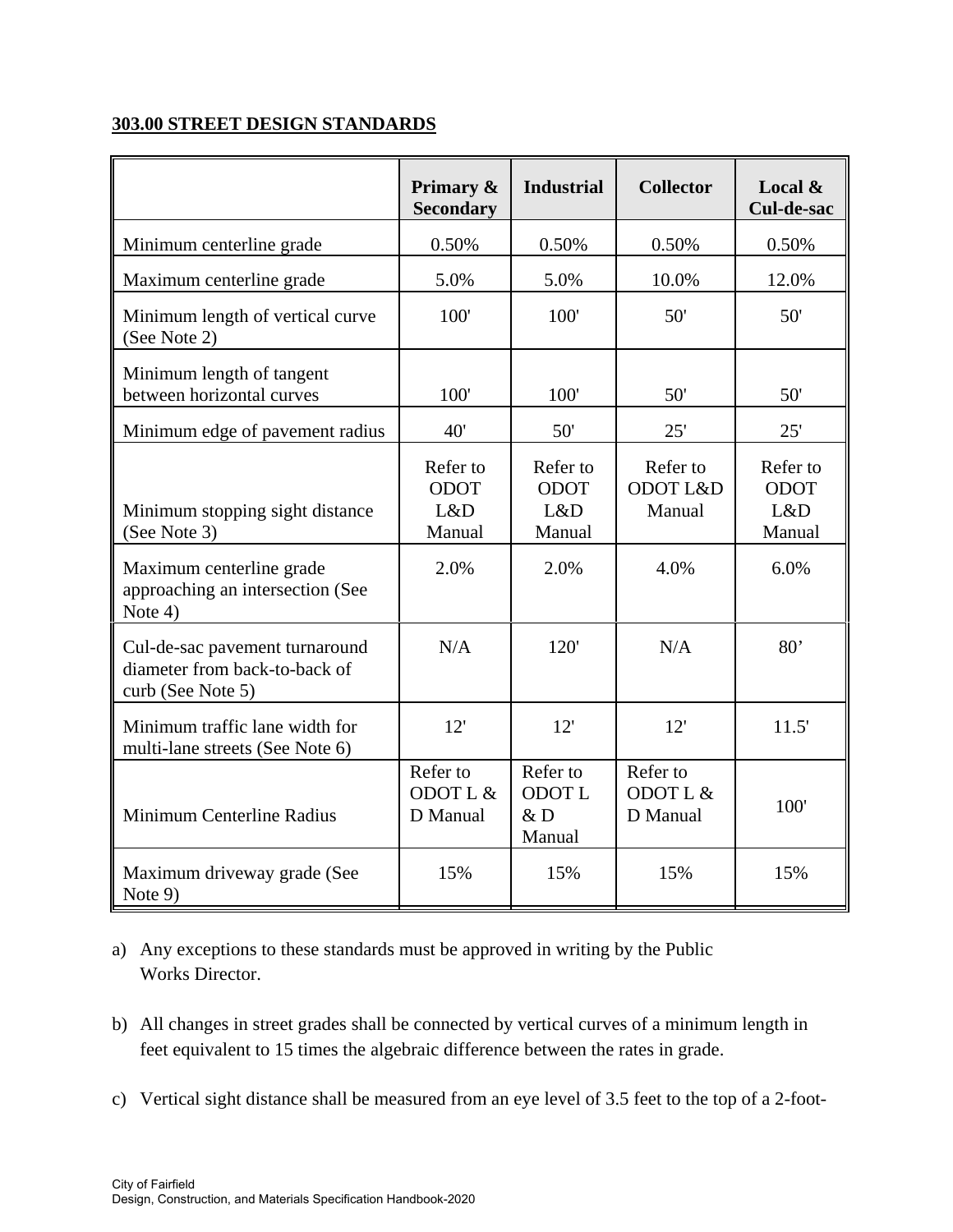high object.

- d) The grades shall be shown every 10 feet around the radius of intersecting streets to the point of curve or tangency for a distance of 50 feet from an intersection with the front of curb or edge of pavement of another street.
- e) A "T" or "Y" shaped turnaround shall not be used unless approved by the Planning Commission and the design has been approved by the Public Works Director.
- f) Minimum pavement widths as detailed in the Thoroughfare Plan for the City of Fairfield shall be used for all two lane streets except that all industrial streets shall have a minimum width of 38 feet as measured from back-to-back of the curb and all cul-de-sacs at the termini of said industrial streets shall be offset to eliminate the need for semi-trucks to negotiate an "s"-curve into and through the turning circle. Exit curves as measured along the edge of pavement within an industrial cul-de-sac shall be a minimum radius of 45 feet. Underdrains are required on all newly developed streets and shall be 6-inch perforated plastic pipe with an approved geotextile fabric wrap around the pipe and shall be installed 6 to 12 inches behind and parallel to the back of curb and approximately 3 feet below subgrade on both sides of the roadway. Under drains shall be used to drain the subgrade. The under drains shall be connected to a positive drainage outlet (i.e. curb inlets) and shall be backfilled with #8 sized granular material.
- g) The minimum design speed for all projects shall be equal to or greater than the legal speed for the facility and the preferred design speed shall be 5 miles per hour higher than the posted legal speed.
- h) Sump collector lines are required in all residential developments. The 8-inch sump collector line shall be located approximately 2 feet behind the curb and approximately 2 feet below grade. When used in parallel with underdrains, the sump collector line should be located above the underdrain pipe. Cleanouts on the sump collector lines will be required every 200 feet. Tie-ins to sump lines must be done using approved commercial fittings and shall be inspected by the City of Fairfield Public Works Department. A minimum of 24 hours notification is required for inspection request. The proposed sump line tie in shall be shown on the site plan. Concrete collars shall not be permitted. **See the Two-Way Clean Out (For Sanitary and Storm Applications) drawing on Page 27 of the Standard Construction Drawings.** The 8-inch sump collector line shall be PVC (SDR-35, schedule 40, or approved equal). All private sump lines connecting to the 8-inch sump collector line shall be of the same material and properly bedded within the public right-of-way. **See the Sump or Downspout Drain drawing on Page 5 of the Standard Construction Drawings.**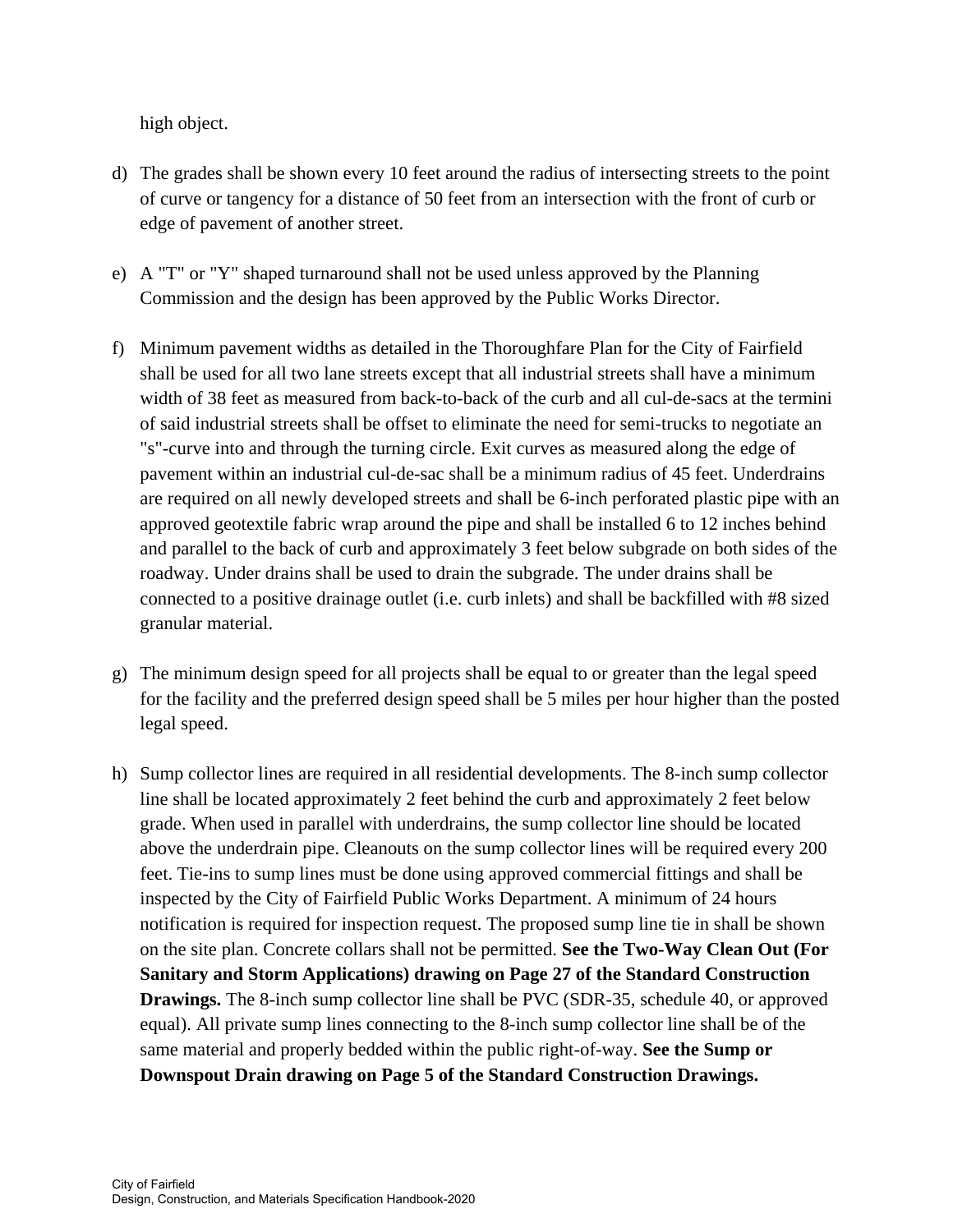- i) All residential and commercial driveways which are new construction will be reviewed on a case by case basis. For any design questions regarding these driveways not described in Sections 304.04 or 308.00, the City of Fairfield Public Works and Fire Departments shall make the final determination involving a workable driveway design. Driveways shall not be constructed or widened to within 5 feet of a utility pole, fire hydrant, catch basin, etc. Driveway flares shall not project across the neighboring property line
- j) Curb ramps shall be installed according to the most recent ODOT standard drawings BP-7.1. Detectable warnings shall be cast in place (2'x 4') by Armor Tile, ADA Solutions, or Tuftile and match Federal Color #20109 (Dark Red in Color).
- k) All newly constructed, repaired, or replaced sidewalk and/or curb ramps shall be made completely compliant with the latest edition of the American with Disabilities Act (ADA). This includes providing proper slopes and cross-slopes of all sidewalk and curb ramps and the provision of truncated dome paver warning devices at all curb ramps. Sidewalk and curb ramp cross-slopes for new construction shall be designed to no greater than 1.5%. The maximum acceptable resultant construction cross-slope is 2.0%. For longitudinal slope, the maximum grade is 5% with replacement ramps required to replace up to 15 feet of existing sidewalk in order to accommodate the ramp.

## **304.00 PAVEMENT STANDARDS**

#### **304.01 Rigid Pavement**

The use of rigid pavement in the City is not preferred and requires prior approval and acceptance by the Public Works Director or his/her designee. Concrete pavement shall be designed and as specified by the design engineer. If approved, concrete pavement shall be a minimum 7 inches thick for residential streets and 9 inches thick for commercial streets. Curb and gutter shall not be integral to the roadway pavement. The concrete pavement design shall include a minimum 6 inches of Aggregate Base.

## **304.02 Flexible Pavement**

- a) Flexible pavement for commercial/industrial, primary, secondary, and collector streets shall consist of minimum thickness of asphalt concrete base, asphalt intermediate course, and asphalt surface course as designed and as specified by the design engineer over a uniformly compacted subgrade. Tack coat will be applied at a minimum rate of 0.1 gallon per square yard unless otherwise specified by the design engineer. The surface lift shall be installed just before the final acceptance of the subdivision.
- b) A minimum design for local residential streets will be 5 inches of Asphalt Concrete Base, 1.5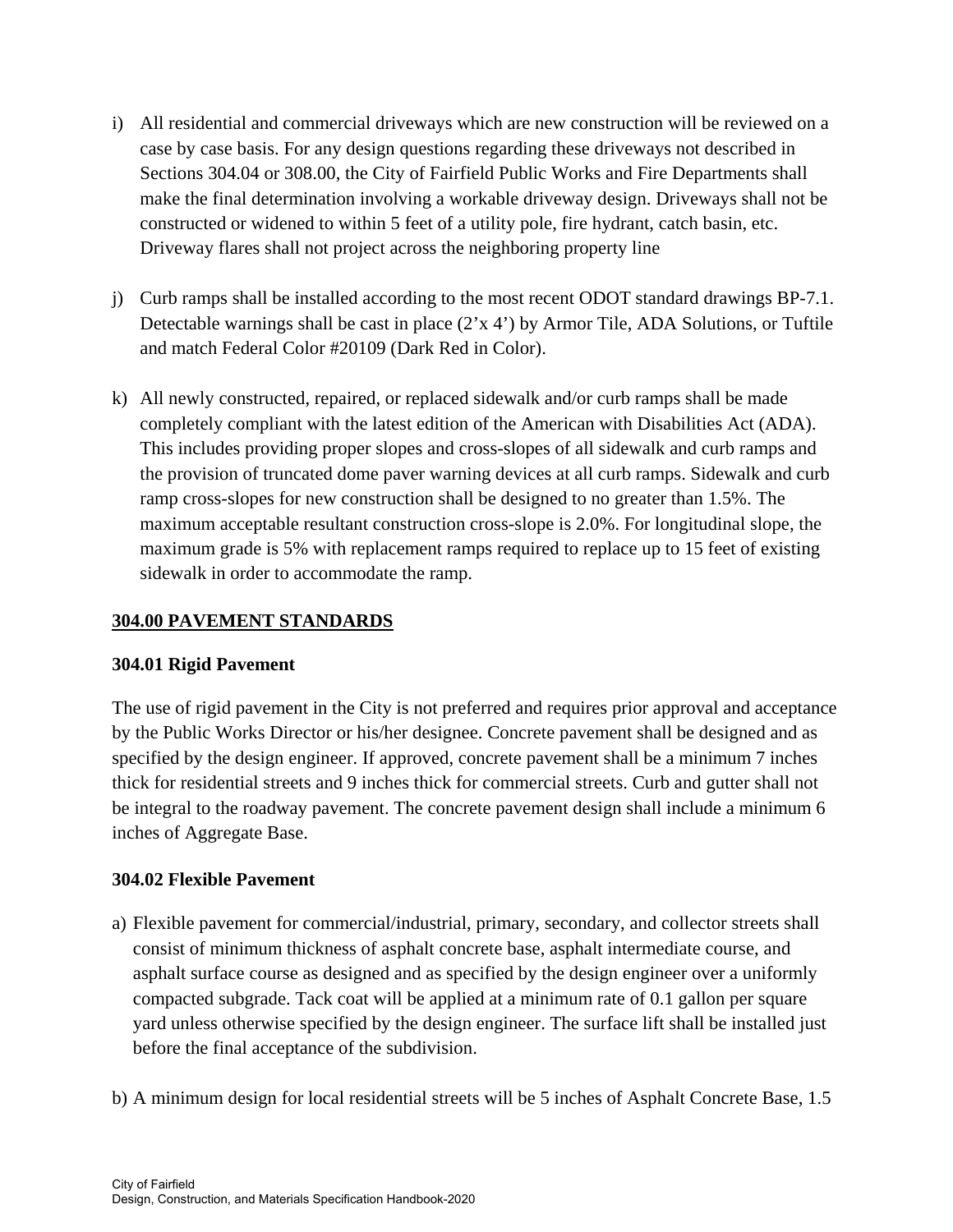inches of Asphalt Concrete Intermediate Course and 1.5 inches of Asphalt Concrete Surface Course.

- c) A minimum design for industrial streets will be 8 inches of Asphalt Concrete Base, 1.5 inches of Asphalt Concrete Intermediate Course and 1.5 inches of Asphalt Concrete Surface Course.
- d) The City of Fairfield reserves the right to increase the pavement thickness, require underdrains or require additional subgrade preparation as typical traffic loadings are anticipated or if poor soils are encountered.

## **304.03 Pavement Design and Acceptance**

Design of rigid and flexible pavement shall be based on traffic volumes, geotechnical investigation, and methods set forth in the current Pavement Design Manual from the State of Ohio Department of Transportation. The City will not accept maintenance responsibility for new construction of public streets constructed by a developer until 80% of the final build-out has been completed.

## **304.04 Driveways, Culverts, and Sidewalks**

- a) Concrete residential drive aprons within the public right-of-way shall be 7 inches thick. Concrete commercial drive aprons within the public right-of-way shall be 9 inches thick. Concrete sidewalk within the public right-of-way shall be 4 inches thick. Concrete sidewalk that is part of the drive/apron shall be the same thickness as the drive apron. All driveway aprons behind concrete curb must be concrete. Aprons in areas where no curb is present may be asphalt if approved by the Public Works Director or his/her designee. Asphalt aprons must be an equal or greater thickness than what is required for concrete.
- b) Culverts are required under all drive aprons that do not have curb or if deemed necessary by the Public Works Director or his/her designee. Culverts shall be a minimum of 12 inches in diameter and shall be reinforced concrete pipe.
- c) Proposed driveways on thoroughfares are required to have turnarounds built equal to or greater than the required dimensions of a parking stall. These turnarounds are to ensure that vehicles will be able to enter the highway without backing. **See the Item 452 – Non-Reinforced Concrete Pavement Drive Apron drawing on Page 8 of the Standard Construction Drawings.**

# **304.05 Road Cut Restoration / Trench Excavation (Same as 204.01)**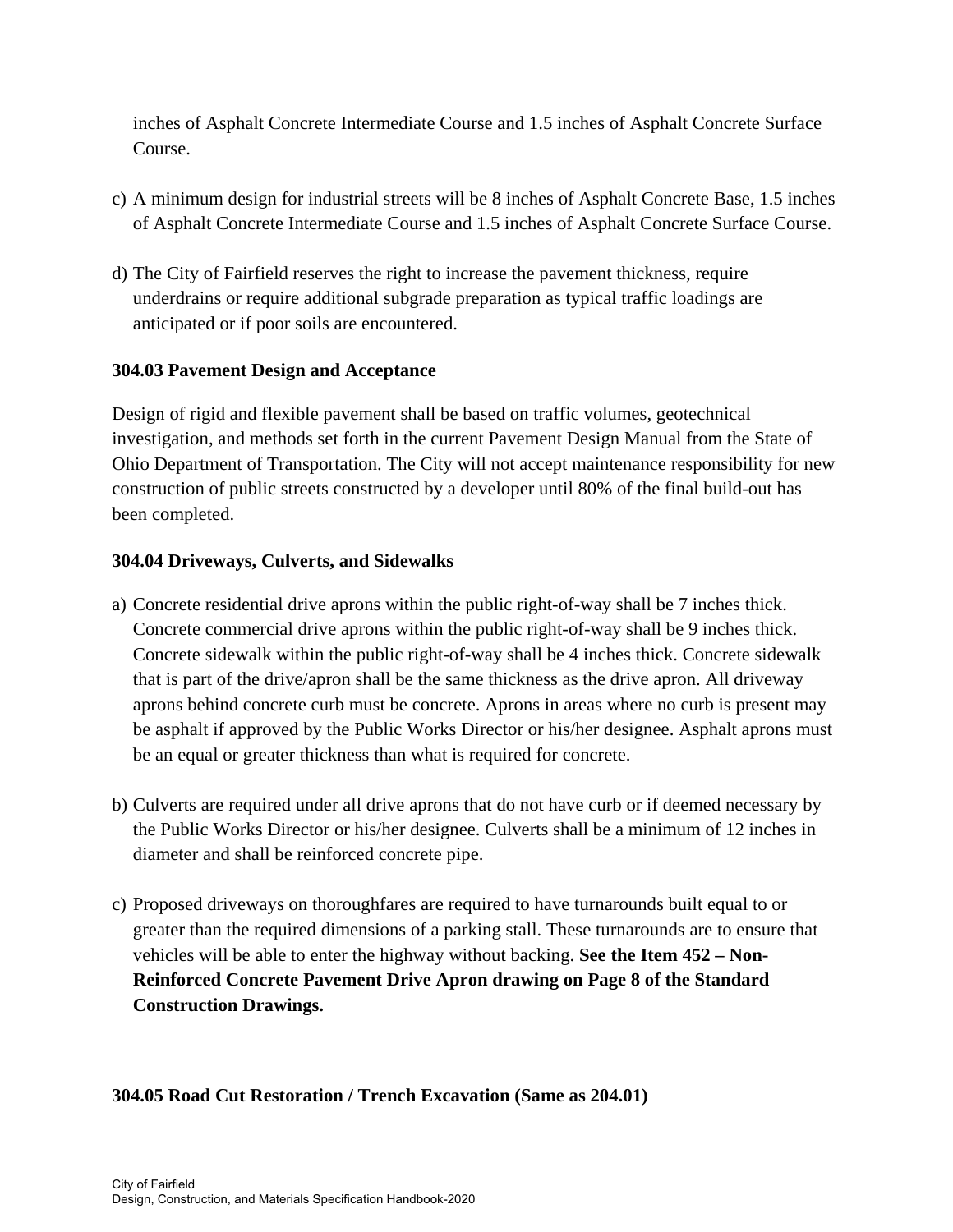- a) Open road cuts require an Open Road Cut permit approved by the Public Works Director or his/her Designee. Roadway restoration shall be per Public Works standard drawings for typical restoration sections. Trenches not backfilled and resurfaced by the end of the work day shall be plated in accordance to standard drawing. Steel plates shall be accompanied by appropriate signage warning motorists of the hazard in the roadway. The plates must be secured and wedged in a manner acceptable to the Public Works Department, and plates are not to be used between November 1 and April 1 except for emergency circumstances. Plates used between November 1 and April 1 must be recessed for all locations.
- b) Low Strength Mortar (LSM) backfill is required for all trench work within 3 feet of the edge of pavement/back of curb of the public street. LSM shall be of an approved mix design and have a compressive strength of no greater than 50 psi. The mix design must be submitted to the Public Works Department for approval at least 48 hours in advance of delivery.
- c) Open no more trench in advance of pipe laying than is necessary to expedite the work.
- d) Trench excavation will be performed according to OSHA and any State of Ohio regulations.
- e) For trenches outside the public Right-of-Way, a Right-of-Way Permit may be required from the Public Works Director or his/her Designee to lay back slopes in the public right-of-way.
- f) No boring, drilling, or tunneling shall be permitted in a public roadway, or right of way, unless authorized by permit and review by the Public Works Department.
- g) For pavement excavation, the Contractor shall use such methods as; drilling, chipping, or sawing to assure the breaking of pavement along straight lines. The face of the remaining pavement shall be approximately vertical. If the Contractor removes or damages pavement or surfaces beyond the limits specified, such pavement and surfaces shall be repaired or replaced at the Contractors' expense. The Public Works Department must be notified 24 hours in advance and an inspector present for any pavement restoration to be acceptable.
- **See the Trench Plate Detail, Trench Detail, and Full Depth Asphalt Concrete pavement drawings on Pages 2, 3, and 10, respectively, of the Standard Construction Drawings.**

#### **304.06 Cold Weather Placement of Concrete**

a) ACI 306R (latest edition), published by the American Concrete Institute, shall be followed when cold weather is expected and/or encountered, as determined by the City Engineer.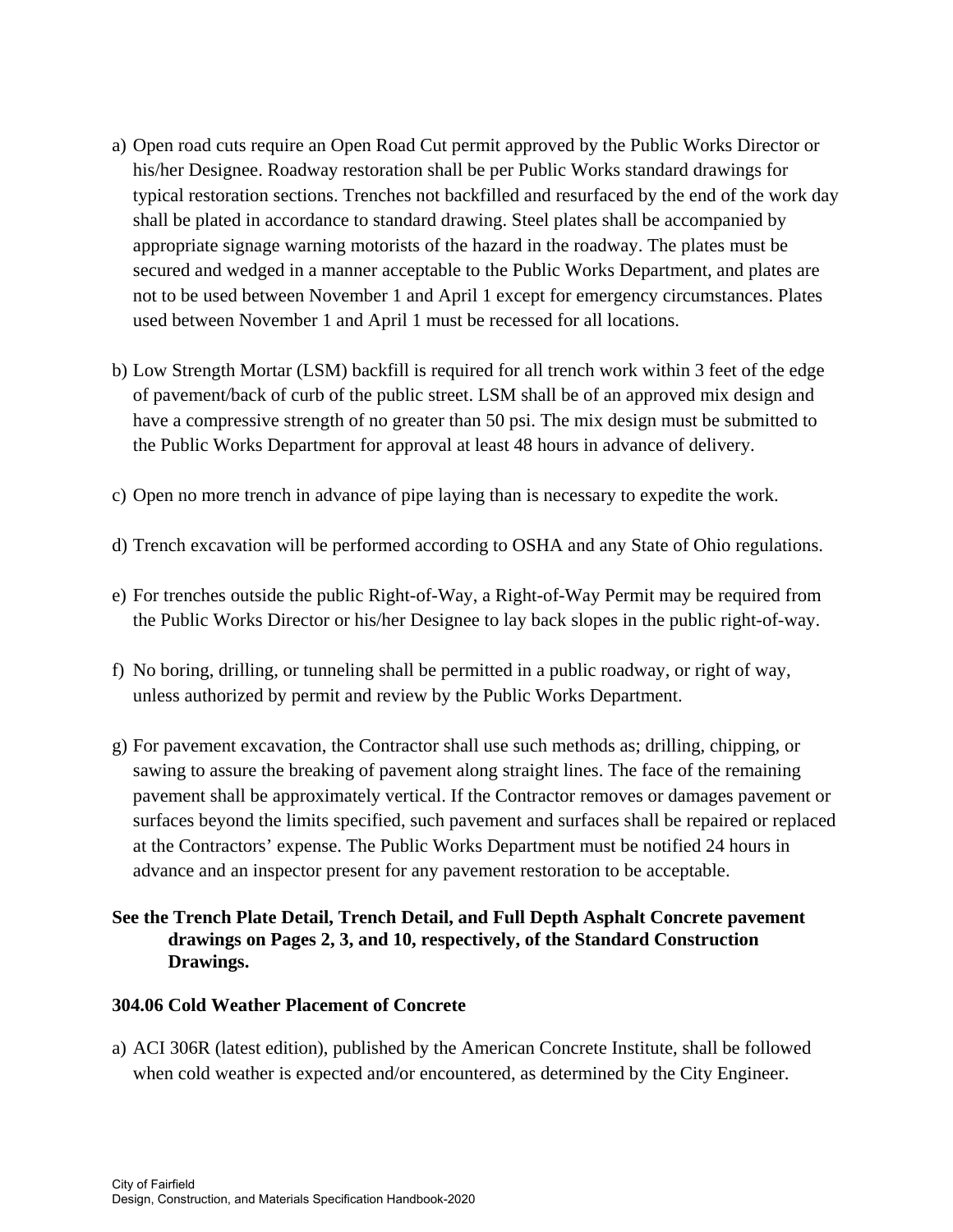- 1) Cold weather is determined as follows:
	- i. The average daily air temperature (average of the highest and lowest temperatures from midnight to midnight) is below 40 degrees Fahrenheit, and
	- ii. The air temperature is not greater than 50 degrees Fahrenheit for more than one half of any 24-hour period.
- b) In no case will the placement of concrete be allowed to be placed on frozen (less than 33 degrees Fahrenheit) ground or sub base.
- c) Prior to allowing placing any concrete during cold weather, the Contractor shall submit a formal written cold weather placement policy/procedure to the Public Works Department.
- d) Concrete shall be kept above freezing by the continuous use of blankets or other approved methods for a minimum of 7 days after being placed and finished.

# **305.00 WORK WITHIN THE PUBLIC RIGHT-OF-WAY**

All work within the public right-of-way requires a permit to be approved by the Public Works Director or his/her designee. **See Appendix A for detailed information on work within the public right-of-way** 

# **306.00 TRAFFIC IMPACT STUDIES**

Traffic studies for new development and redevelopment within the City shall follow the procedures outlined by this document and must be approved by the City Engineer or his/her designee. **See Appendix B for detailed information on Traffic Impact Studies** 

# **307.00 SMALL CELL DESIGN GUIDELINES**

Small cell infrastructure within the public right-of-way requires a permit to be approved by the Public Works Director or his/her designee. **See Appendix C for detailed information on Small Cell Design Guidelines** 

## **308.00 ACCESS MANAGEMENT STANDARDS AND GUIDELINES**

## **1. PURPOSE & INTENT**

a) Access Management is an efficient way of dealing with the problems associated with traffic congestion and safety caused by motorists turning at driveways and intersections. Congestion and the threat of accidents become greater as the number of driveways and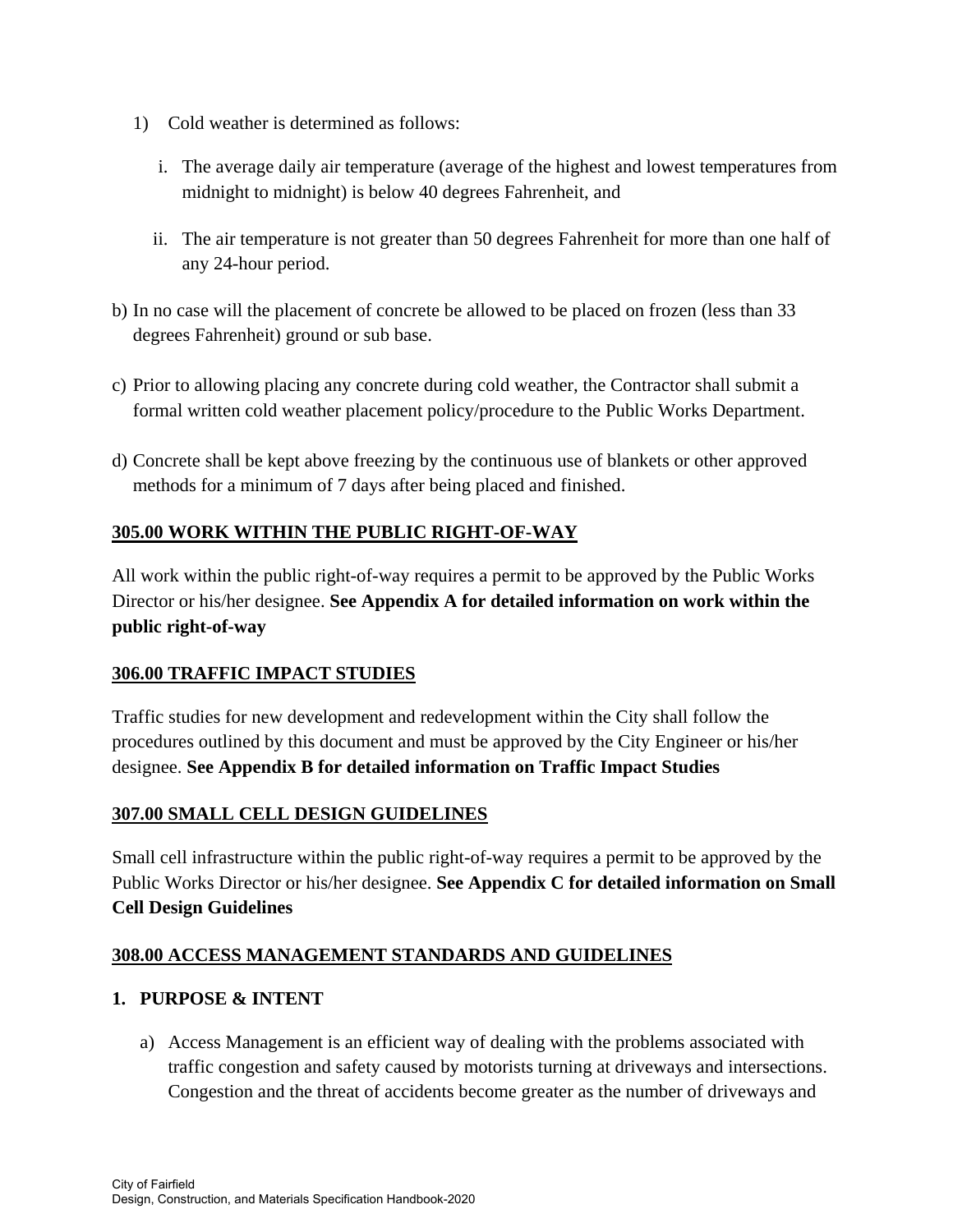intersections increase and the distance between them decreases.

- b) The City of Fairfield is committed to the following principles: promoting public safety by minimizing accidents; improving the driving experience by increasing mobility and decreasing delay; providing necessary and safe access to property; and minimizing costs by making more efficient use of existing and proposed roads.
- c) The City considers: (1) modifications to existing roadways to provide better access management, (2) proper access management along all new roadways, and (3) proper management and design of the site access and circulation systems associated with planned new developments.

# **2. DRIVEWAY TYPES**

- a) Farm or Field Drives: A driveway providing access to an agricultural tract of land.
- b) Single Family Residential: A driveway providing access to a single-family residence.
- c) Multi-Family Residential: A driveway providing access to multiple single-family residences or to multi-family dwelling units.
- d) Commercial: A driveway providing access to an office, business, commercial, or institutional building or buildings, or to an industrial facility (that services fewer than ten trucks per day).
- e) Industrial/Retail: A driveway serving a retail center (such as a community shopping center) or an industrial facility (that services ten or more trucks per day).

For Access Management purposes, driveways are also classified by traffic volumes as follows:

- a) Low Volume Driveway (LVD): greater than 5 and up to 100 two-way vehicle trips in one or more 60-minute periods of a day
- b) Medium Volume Driveway (MVD): greater than 100 and up to 200 two-way vehicle trips in one or more 60-minute periods of a day
- c) High Volume Driveway (HVD): greater than 200 two-way vehicle trips in one or more 60-minute periods of a day.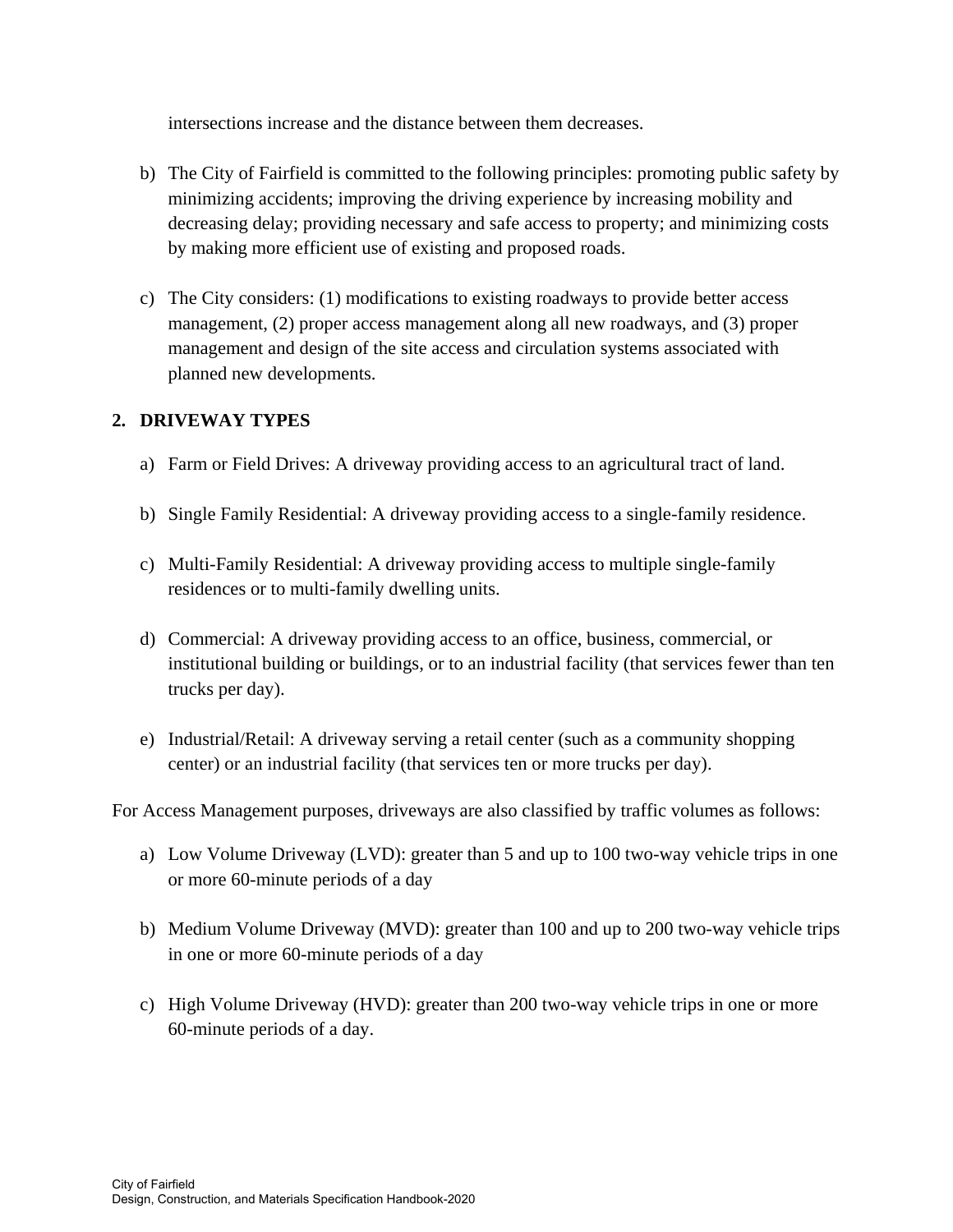## **3. DRIVEWAY LOCATION & SPACING**

- a) Residential properties will be limited to one drive per lot. Driveway turnarounds will be required for residential properties on streets with a speed limit above 25 mph.
- b) The number of driveways afforded any one site shall be minimized. (The need for more than one driveway must be substantiated by a Traffic Impact Study.)
- c) Access for multiple properties shall be combined, where feasible.
- d) Driveways shall be located in accordance with applicable sight distance requirements (Stopping Sight Distance (SSD) and Intersection Sight Distance (ISD) as contained in Section 200 of the ODOT Location and Design Manual).
- e) Minimum driveway spacing (centerline to centerline), which is based on posted speed limits, shall be determined as follows:

| Posted Speed (mph) | <b>Minimum Distance (feet)</b> |  |  |
|--------------------|--------------------------------|--|--|
| 25                 | 150                            |  |  |
| 30                 | 200                            |  |  |
| 35                 | 250                            |  |  |
| 40                 | 325                            |  |  |
| 45                 | 500                            |  |  |
| 50                 | 550                            |  |  |
| 55                 | 600                            |  |  |

- f) Driveway spacing shall consider the location of driveways on both sides of a roadway.
- f) Driveways shall be located where they will not cause problems with movements to and from an existing or planned street, highway, or driveway on the opposite side of the roadway.
- g) Driveways shall be located a sufficient distance from an adjacent public road intersection so as not to interfere with the traffic operations at the intersection. The following provides the minimum acceptable distances between drive locations and adjacent intersections. For all functional classifications set forth in the Thoroughfare Plan, where two roads of different functional classes intersect, the restrictions and distances of the higher-level roadway will apply along the lower classified roadway. (The defined distances are measured from the centerline of the intersecting road to the centerline of the proposed driveway).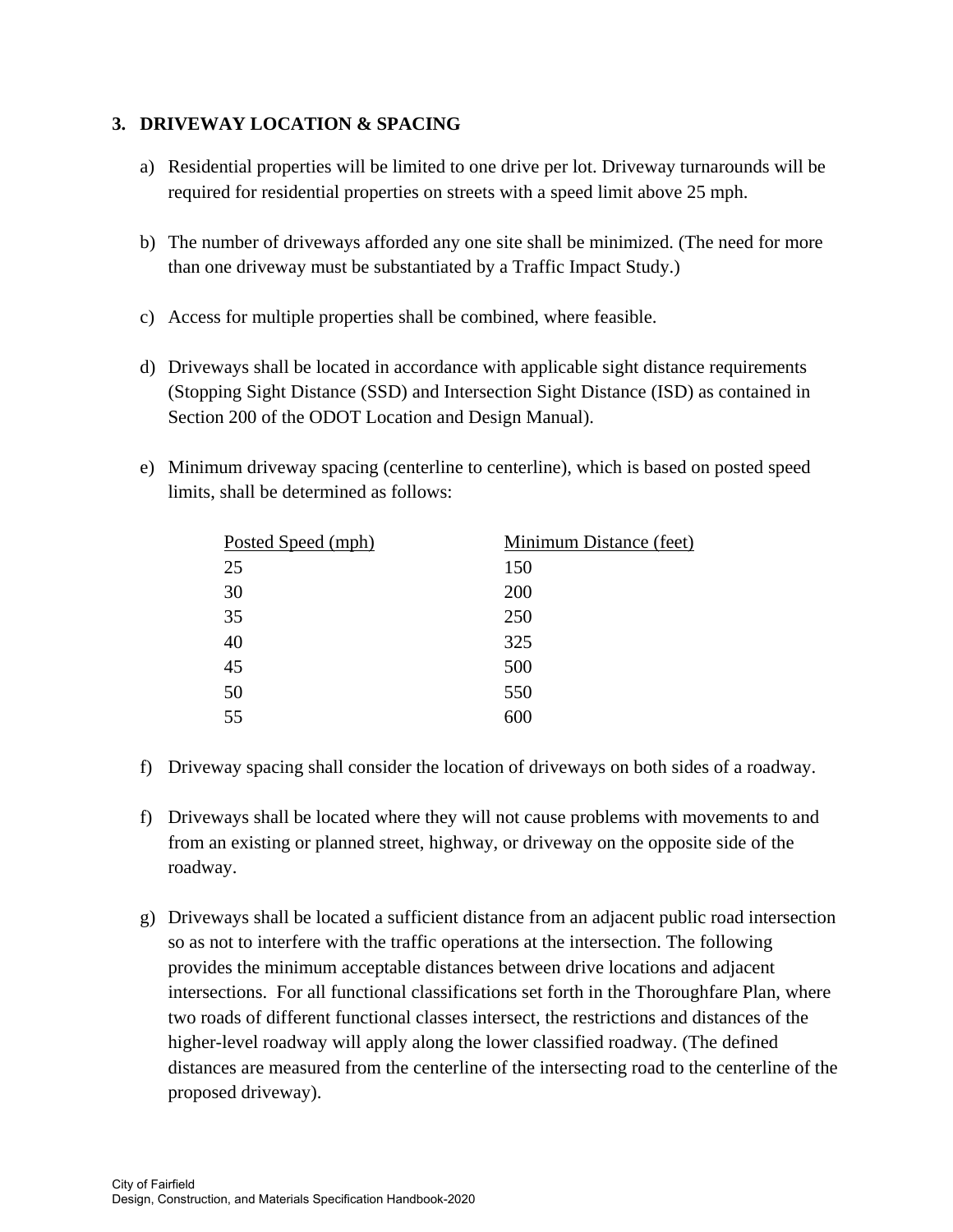Major Arterials 600 feet Minor Arterials, Collectors 300 feet

Higher Roadway Classification Minimum Distance from Intersection

## **4. ACCESS MANAGEMENT STANDARDS**

Reference the latest version of the ODOT State Highway Access Management Manual.

## **5. DRIVEWAY GEOMETRICS AND DESIGN**

- a) All drive aprons located within the public right-of-way shall be constructed of concrete or asphalt. The thickness of the concrete and aggregate base shall be consistent with the standards found in 304.04 of this manual.
- b) The portion of a driveway and/or parking area located outside of the Right-of-Way shall be constructed of concrete, asphalt, pavers, or other durable and permanent material as approved by the City Engineer. New gravel driveways or parking areas or expansion of existing gravel driveways or parking areas shall not be permitted.

| <b>Driveway Design Standards</b> |  |
|----------------------------------|--|
|----------------------------------|--|

| Driveway Type       | Residential              |      | Commercial |       | Industrial/Retail |      |
|---------------------|--------------------------|------|------------|-------|-------------------|------|
| Design Vehicle      |                          |      | $SU-30$    |       | WB-50/WB-67       |      |
| Width (ft)          | Min.                     | Max. | Min.       | Max.  | Min.              | Max. |
| One-Way             | $\overline{\phantom{0}}$ |      | 12         | 20    | 14                | 26   |
| Two-Way             |                          | 24   | 24         | $36*$ | 26                | 38*  |
| Right Turn Radius** | 15                       |      | 25         |       |                   |      |

\* The chart assumes one lane for ingress and one lane for egress. Additional lanes will increase the width requirement.

\*\* Flares are generally preferred and when used are typically half the width of the tree lawn up to five feet maximum on either side of the drive.

P: Passenger car

SU-30: Single-unit truck; 30 feet in length

WB-50: Large semi-trailer truck; 55 feet in length

WB-67: Interstate semi-trailer truck; 74 feet in length

- c) Two-way driveways shall intersect the highway at an intersection angle between 80º and 90º.
- d) An angle less than 80º will not be permitted on new two-way driveways. One-way operation driveways (right in only or right out only) shall not have an angle less than 45º